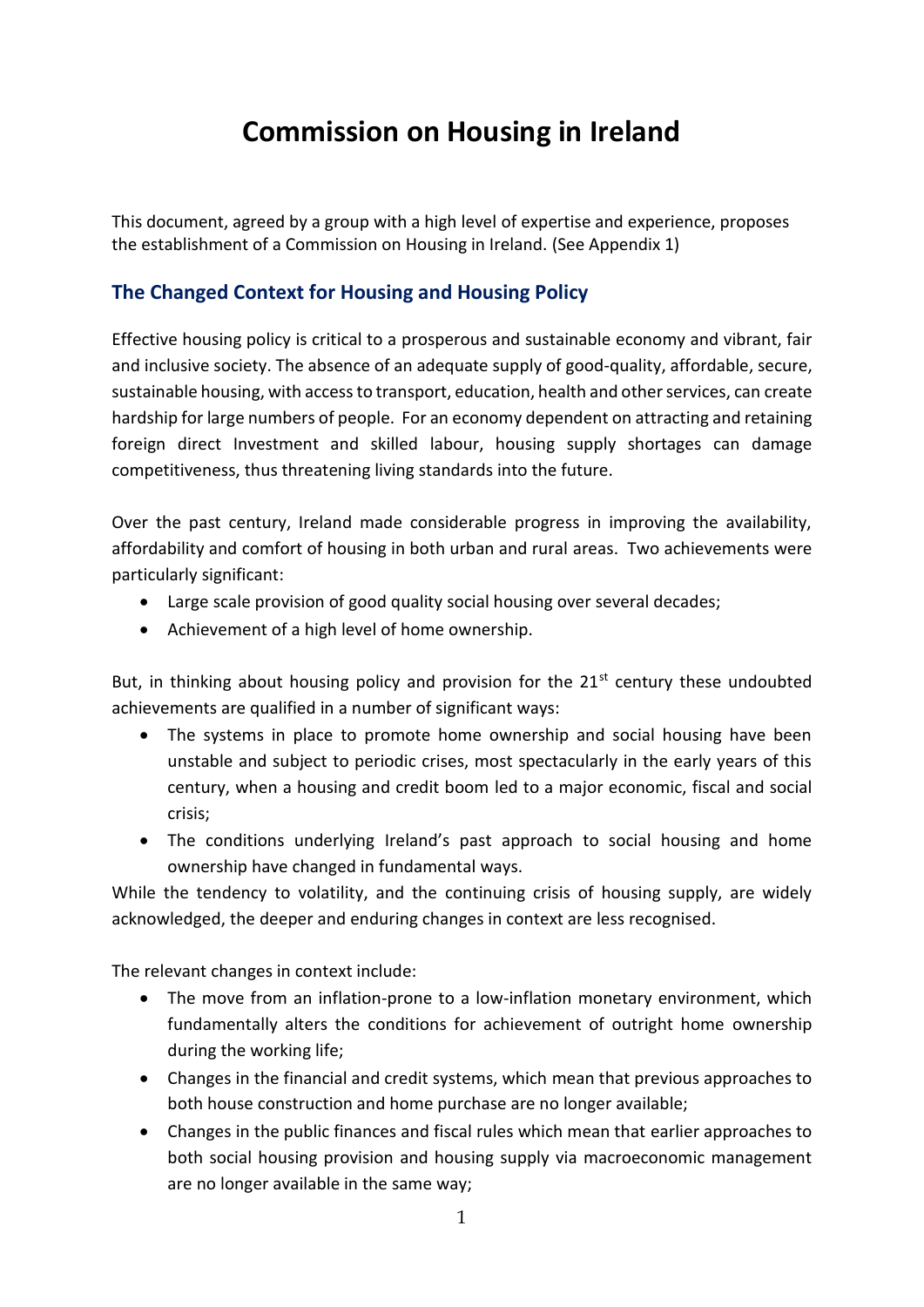- Demographic changes—in household size, age distribution and overall population—, which have fundamentally altered the kind and number of housing units which are required, making less effective and relevant the approaches to construction and supply that prevailed since the 1960s;
- Economic change—reflected in greater labour market flexibility and significant inequality in market incomes—which have altered patterns of both housing demand and housing need.
- The climate change and environmental challenges, which mean that we can no longer meet housing need through low-density urban sprawl and heavy reliance on one-off rural housing;
- Technological change in the building industry—in which the production methods and disciplines that transformed manufacturing in recent decades are now being adopted in housing worldwide, offering superior alternatives to Ireland's traditional home building methods and materials.

These changes have removed the conditions which made Ireland's housing achievements of the 20<sup>th</sup> century possible. They have a created a new context which demands a fundamental rethink of how we plan, finance and manage our housing system in the decades ahead.

It is critical that we create a broad societal, political and stakeholder consensus on how we achieve high-quality, affordable and sustainable housing in the 21<sup>st</sup> century. In other areas of policy—such as job creation, European integration, fiscal management, industrial relations and social protection—we moved from divergent understandings and policy volatility in earlier decades to significant consensus and effective long-term policy. Most recently, the Sláintecare process has brought a high degree of cross-party and wider stakeholder consensus on how to deliver and fund our health service.

A settled, long-term, view is more critical in relation to housing than most other areas of policy. There is a long lead time between the planning, funding and completion of housing. Housing policy initiatives require legislation, infrastructure, provision of vital public services and institutional change. The impact of housing policy endures over political and economic cycles. Consequently, a shared understanding on the thrust of public policy is immensely valuable in ensuring that housing strategy can endure over economic, political and planning cycles.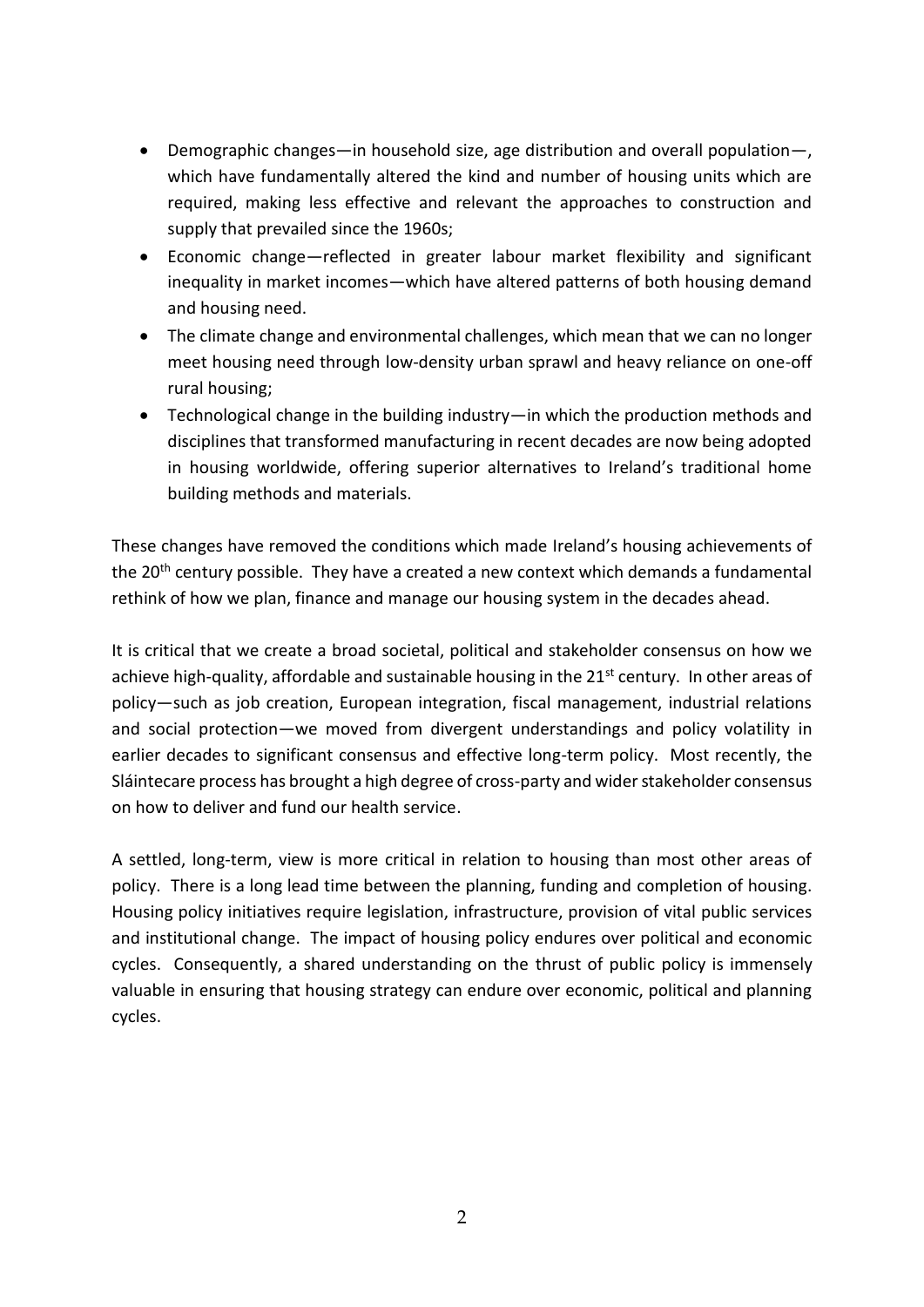## **Time for a National Housing Commission**

In view of the factors outlined above, a group of people with extensive experience and a wide range of perspectives on the housing system have concluded that the most effective way of creating a new consensus would be the establishment of a national commission on the future of housing. To have the greatest impact, the Commission should be established by the Government after the next general election, which is the optimum time in the political cycle to build societal and political consensus. Such a vision and enabling policies would take us beyond the horizon of existing policies and strategies

#### **Mission of the Commission on the Future of Housing**

To craft a shared, coherent, achievable, long-term vision and enabling policy recommendations that will deliver to the people of Ireland, on a sustainable basis, good quality, secure, affordable homes, suited to their needs, in well-serviced communities.

### **Suggested Terms of Reference**

This section gives an outline the terms of reference for a Commission on Housing.

#### **Terms of Reference**

A Commission on the Future of Housing in Ireland is being established to develop a coherent long-term vision and enabling policies that will deliver, on a sustainable basis, good quality, secure, affordable homes, suited to people's needs, in well-serviced communities.

#### **Establishment of the Commission**

- Membership of the Commission will be determined by the Department of the Taoiseach, with the aim of achieving broad societal and political consensus.
- The primary criterion for determining membership will be expertise in the domain of housing and related subject matter and a diversity of perspectives.
- Membership will include experts of international standing from countries considered to be relevant exemplars.
- The breath of representation on the commission may be extended through the establishment of sub-groups to which additional contributors may be co-opted.

#### **In carrying out its work, the Commission shall:**

- Consult widely, including with the public and civic society through face-to-face meetings around the country.
- Invite written submissions and presentations to a New Ireland-type forum.
- Consult with local authorities and other relevant State bodies.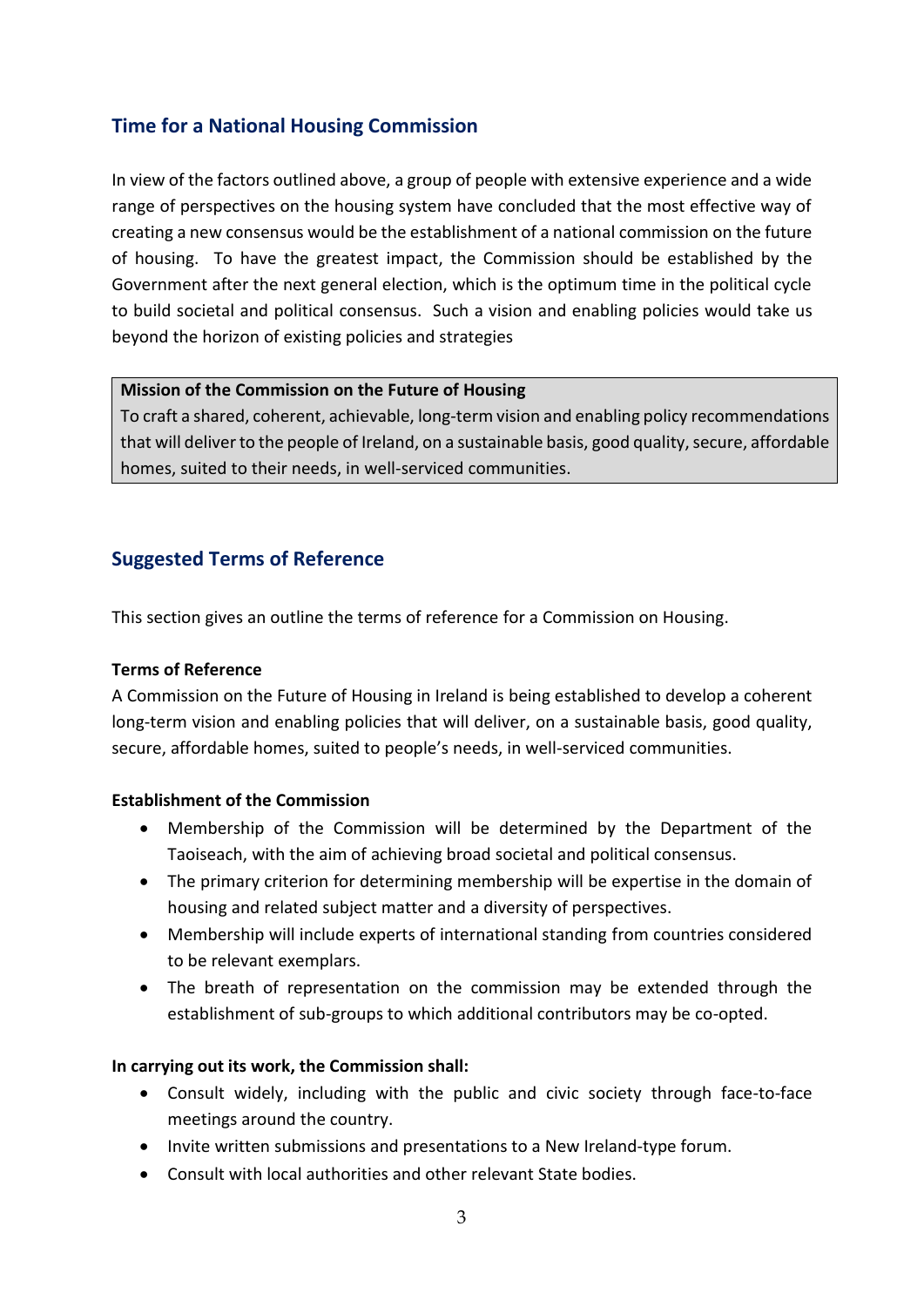- Consult with developers, builders, voluntary housing associations and other stakeholders directly involved in the provision of housing.
- Have regard to relevant international experience.
- Consider relevant existing reports on housing in Ireland.
- Commission specific pieces of research.
- Maintain throughout their deliberations close contact with the relevant Oireachtas committees and the wider political system.

#### **Tasks of the Commission**

In setting out a vision and plan for housing in Ireland, the Commission should have regard to:

- The estimated level and pattern of demand for housing in coming decades. This will require estimation of future demographic changes, income levels, urbanisation and other trends.
- The supply of housing needed to meet the anticipated demand and how this increased supply will be provided. This will include:
	- o Setting targets for future housing supply, in the knowledge that these targets will need to be adjusted during the period of the plan.
	- o Examining different models of housing supply, both public and private, and the role of land and land management.
	- o Considering the role of NGO/voluntary housing bodies.
	- o Considering the most effective way public resources, funding and incentives can be used to increase the supply and affordability of housing.
	- o Considering how high-quality affordable housing can be realised in all housing tenures.
	- o Examining ways in which housing and land management policy and public housing delivery can act in a counter-cyclical fashion to prevent the boom and bust cycles of the past.
	- o Considering the integration of housing supply with other elements of a sustainable community, including transport, education, and other facilities.
- The nature of different housing tenures; and whether new housing tenures should be developed. This will include:
	- o Providing an estimate of the optimum proportion of different tenures and mix of tenures across urban and rural areas.
	- o Examining how to cater for people who cannot afford market rental housing but are not eligible for social housing.
	- o Examining such issues as security of tenure and rent certainty.
- The causes and nature of homelessness, and the development of specific proposals that will prevent homelessness occurring, and that will respond effectively and quickly to homelessness where it does occur.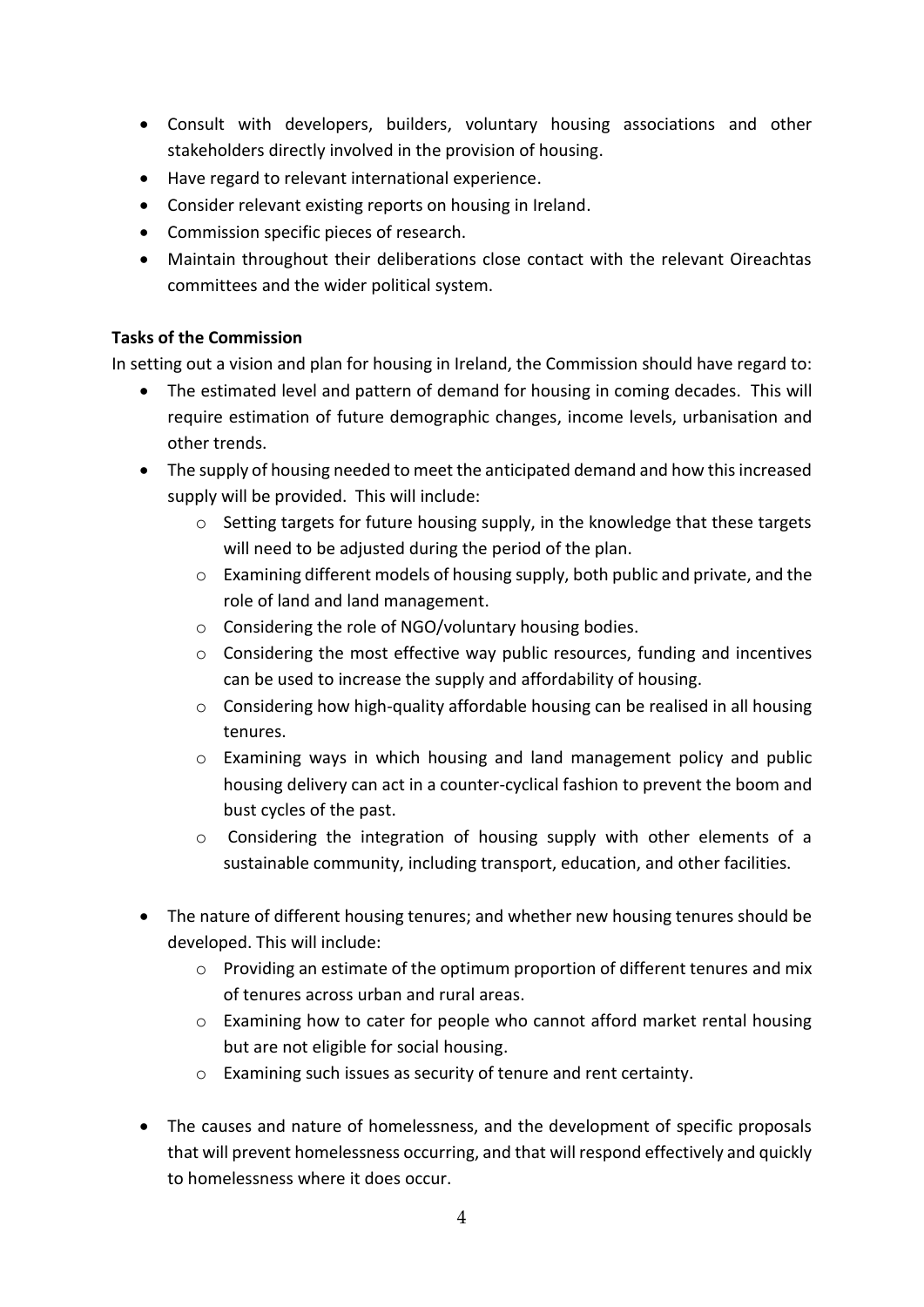- The housing and accommodation circumstances of Travellers, and their housing needs, including the provision of Traveller-specific accommodation.
- The constitutional, legal, fiscal, environmental and constitutional implications of the vision and plan.

The above list of considerations is not definitive. It is envisaged that in its early deliberations the commission will finalise the specification of the work to be done, putting the necessary boundaries on the scope of its work.

#### **Time frame:**

The Commission will draw up a final report or reports which will be presented to Government within 18 months.

#### **Commission secretariat:**

A skilled and adequately resourced Secretariat will be appointed to work for the Commission.